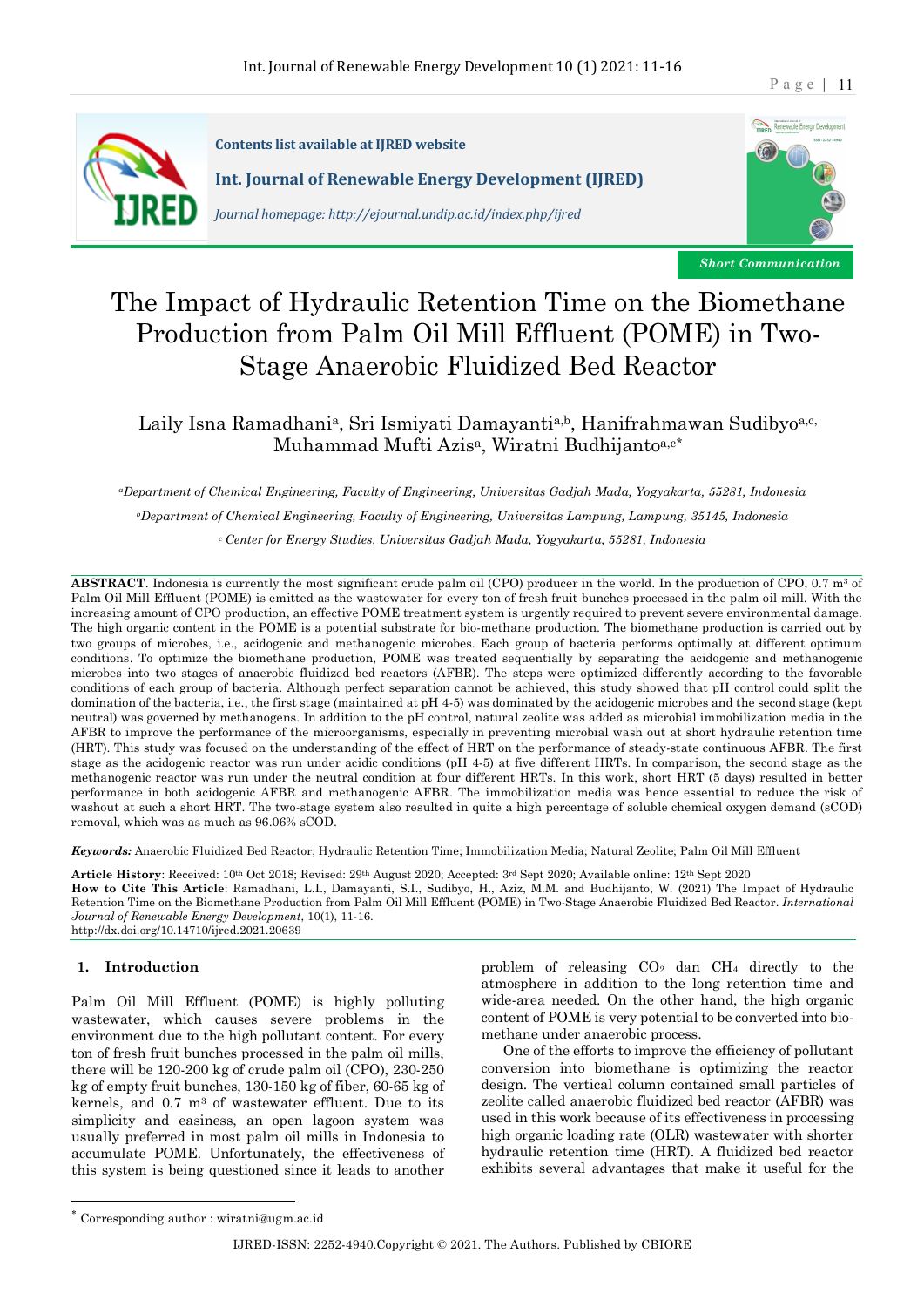treatment of high-strength wastewaters. The fluidized particles provide extensive surface areas for biomass attachment (Borja *et al.* 2001), which leads to possible higher OLR and shorter HRTs during operation *(*Garcia *et al.* 1998; Sowmeyan & Swaminathan, 2008). The fluidization system had been proven as an effective way to optimize an anaerobic process, as it was shown by methane purity of 63.164% v/v, which was higher than the non-fluidization system (Ramadhani *et al.* 2018). Washout phenomenon is the most common problem in a short HRT bioreactor. Natural zeolite was added as immobilization media to support AFBR performance, especially on preventing washout phenomena and enhancing methane formation. Zeolite addition in anaerobic digestion could increase the organic removal rate, stabilize Volatile Fatty Acid (VFA) fluctuation while maintaining high bio-methane production (Halim *et al.* 2017). The immobilization medium was then fluidized to maximize the contact area between substrate and microorganism (Nicolella *et al.* 2000).

The anaerobic process comprises two major processes, i.e., acidogenesis and methanogenesis processes. The value of optimum pH for acidogenic bacteria is 5.2-6.5 and 6.7-7.5 for methane forming-microorganism. Methanogenic bacteria are too sensitive to pH changes. POME was treated sequentially in this work by separating acidogenesis and methanogenesis based on its optimum pH level. The primary function of the first stage as the acidogenic reactor was to convert organic materials, which were measured as sCOD, into volatile fatty acid (VFA) under acidic conditions. The VFA, as the product of acidogenic reactor, was then transferred into the second stage to be converted into methane under neutral pH condition.

It is essential to adjust the pH value in the second stage to be higher than that in the first stage of a twostage biomethane plant (Deublein & Steinhauser, 2008). A previous study Ayu *et al.* (2017) indicated that the methanogenic microorganism activity inside the bioreactor was deficient due to the inhibition of high VFA concentration. The two-stage system was also preferred due to the high fat and oil content in POME. Two-phase anaerobic digestion system had been recommended for the treatment of wastewater containing high VFA content such as dairy waste (Demirer & Chen, 2005), ice cream factory effluents (Borja & Banks, 1995), fish meal processing waste (Guerrero *et al.* 1999), slaughterhouse waste (Wangs & Banks, 2003), and olive mill solid waste (Córdoba et al. 2008). This research aims to study the effectiveness of separating the acidogenic and methanogenic processing on sCOD removal for the acidogenic reactor and methane production for the methanogenic reactor. The optimization was conducted in terms of hydraulic retention time (HRT), which gave optimum conditions.

## **2. Materials and Methods**

## *2.1 Materials*

The materials used in this research were palm oil mill effluent (POME) taken from PTPN VII Lampung, natural zeolite from Tasikmalaya as the immobilization media,

and digested biodiesel waste from an active bio-methane reactor treating biodiesel plant waste as the starter inoculum. The POME was obtained from PTPN VII, Lampung, Indonesia with total solid (TS) of 11,900 mg/L, soluble Chemical Oxygen Demand (sCOD) value as much as ±8,000 mg/L, oil/grease of 115 mg/L, and pH value of 4.48. Digested biodiesel as inoculum starter waste was taken from the biodiesel industry operating in East Java with the COD of 1,980 mg/L and pH of 7.53.

## *2.2 Two-Stage Anaerobic Fluidized Bed Reactor (AFBR)*

Two anaerobic fluidized bed reactors made of the acrylic vertical column were used in this study. The first AFBR was a 15 L acidogenic bioreactor, and the second one was a 10 L one, equipped with a close loop recirculation system for fluidization (Figure 1). As much as 150 gram of natural zeolite was added as microbial immobilization media in each bioreactor.

The acidogenic bioreactor was designed to be larger than the methanogenic bioreactor because the workload in the acidogenic reactor was not only the acidogenesis process but also the hydrolysis process by another group of bacteria. The POME contained about 100-150 mg/L oil/grease so that it took more time for the complex materials to be broken down into simpler compounds consumable for acidogenic bacteria in the bioreactor.

In Figure 1, R1 and R2 are the acidogenic and the methanogenic reactors. Tank 1, Tank 2, and Tank 3 are the influent tank, intermediate tank, and effluent tank. P1 and P4 are the dosing pump. The other pumps, P2 and P5, are the circulating pump, with the same function as P3 and P6. Valves are represented by V1/V3 (controlling valve for circulating stream) and V2/V4 (controlling valve for effluent stream). Gas meter is symbolized as GM1/GM2 and flowmeter as FM1/FM2.

The first AFBR was run under acidic condition (pH 5- 5.5) to prevent the growth of methanogenic bacteria, while a neutral state (pH 7) was maintained for the second stage AFBR. The pH inside the second AFBR was adjusted by adding sodium hydroxide in the started up phase of methanogenic bioreactor. AFBR was operated in a continuous mode of operation by feeding fresh POME intermittently eight times per day. Feeding volume was adjusted to obtain the variation of HRTs presented in Table 1.



**Fig 1**. Experimental setup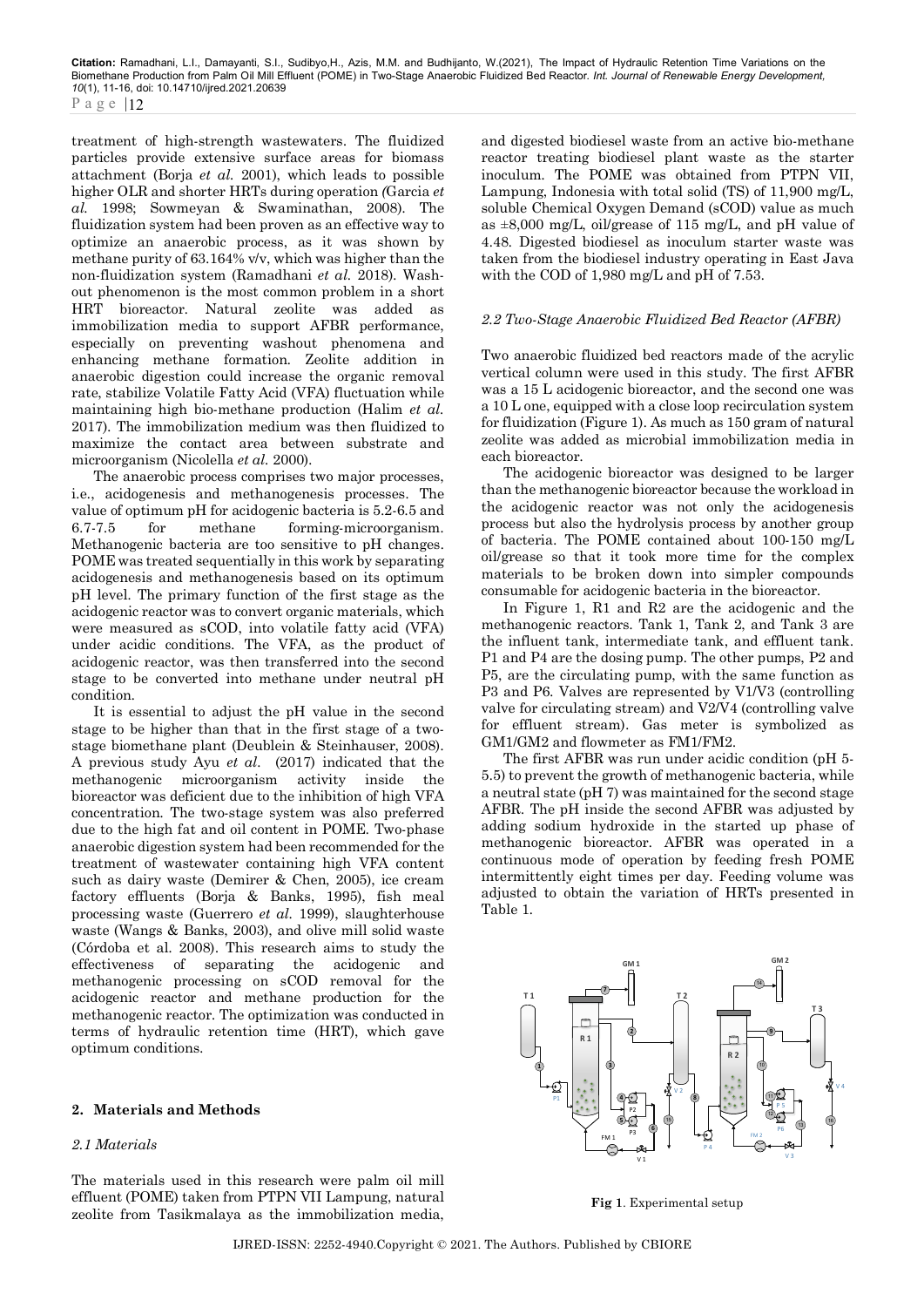**Table 1**  Feeding volume of continuous AFBR at difference HRT

| Hydraulic                      | <b>Feeding Volume (mL/day)</b> |                         |  |  |
|--------------------------------|--------------------------------|-------------------------|--|--|
| <b>Retention</b><br>Time (day) | Acidogenic<br>Reactor          | Methanogenic<br>Reactor |  |  |
| 20                             | 750                            | 500                     |  |  |
| 15                             | 1,000                          | 750                     |  |  |
| 10                             | 1,500                          | 1,000                   |  |  |
| 5                              | 3,000                          | 2,000                   |  |  |
| $\overline{2}$                 | 7,500                          |                         |  |  |

#### *2.3 Analysis of sCOD, VFA, and CH4*

In this work, the parameter used to represent the available substrate for bio-methane production was Volatile Fatty Acid (VFA) while soluble Chemical Oxygen Demand (sCOD) was used to represent all the organic matter besides acids organic. The sCOD measurement gave the total sCOD value, which included VFA. The values of sCOD presented in this manuscript is excluded the VFA, i.e. the total sCOD value substracted by the VFA value. The analysis of sCOD and VFA followed the standard procedure by APHA (Cleseri *et al.* 2005). The sCOD analysis was conducted with closed reflux colorimetric method. The VFA analysis used the titrimetric method. The gas volume was measured by using the gasometer method (Walker *et al.* 2009), while the methane content was analyzed by using Gas Chromatography (GC) Shimadzu GC 8A.

#### **3. Results and Discussion**

#### *3.1 sCOD Removal and VFA Formation in Acidogenic Anaerobic Fluidized Bed Reactor*

The acidogenic AFBR was run with continuous mode operation in four variations of the HRTs, started from 20 days HRT and followed by the HRT of 15 days, 10 days, and 5 days. Since this work is aimed for scale-up purposes, chemical addition for pH controlling was being avoided to reduce operating costs. Figure 2 shows the comparison between the sCOD concentrations in the influent and effluent streams.

Significant sCOD removals were observed for all HRTs tested in this study, as presented in Table 2. However, not all of the sCOD was converted into methane. Figure 3 shows that only a minimal amount of the sCOD was converted into methane in the acidogenic reactor. Methane productivities were quite low for all HRTs, which was as expected in an acidogenic AFBR. The purpose of acidogenic AFBR is to maximize the production of VFA to feed the methanogenic AFBR. High sCOD removal, high VFA production, and low methane production in the acidogenic AFBR were good signs of the successful process in the acidogenic AFBR. At the HRT of 5 days, methane production was the lowest compared to other HRTs. This

phenomenon indicates that methanogenic microbes were almost totally washed out at the HRT of 5 days.

The purpose of the acidogenic stage was to supply the substrate for the methanogenic stage in the form of Volatile Fatty Acid (VFA) which was the result of sCOD conversion. The sCOD conversion into other compound was termed "removal" in this study. All of the sCOD removed was converted into VFA, with a small amount of methane production. The maximum percentage of sCOD removal in this work was 96.06% at 20 days of HRT. This result was higher compared to a similar experiment using double stage AFBR with one-time feeding/day, which was about 75% (Prasetyo *et al.* 2017). Intermittent feeding system was applied in this work to maximize the contact time between the microorganism and substrate. This feeding technique also minimized the potential inhibition of long chain fatty acids in the POME. The intermittent feeding has been indeed revealed as the key strategy for a long-term operation, even in the absence of adapted sludge (Gonçalves et al. 2009).



**Fig 2**. The sCOD profile in the influent and effluent of the acidogenic reactor with HRT variations



**Fig 3**. Comparison of methane productivity among various HRT in the acidogenic reactor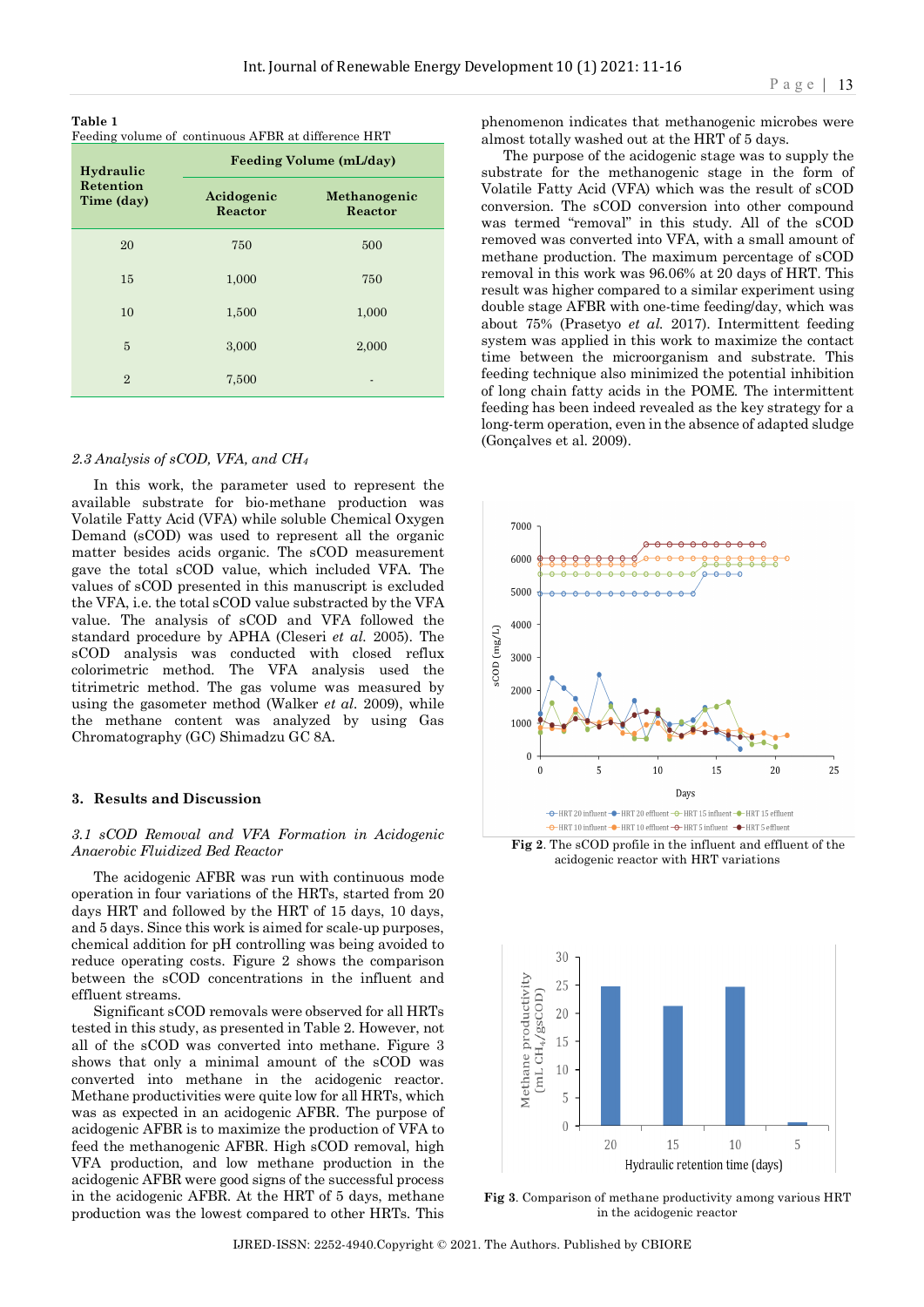**Citation:** Ramadhani, L.I., Damayanti, S.I., Sudibyo,H., Azis, M.M. and Budhijanto, W.(2021), The Impact of Hydraulic Retention Time Variations on the<br>Biomethane Production from Palm Oil Mill Effluent (POME) in Two-Stage *10*(1), 11-16, doi: 10.14710/ijred.2021.20639 Page | 14

#### **Table 2**

|  |  |  |  | Soluble COD (sCOD) removal for all HRTs in acidogenic reactor |
|--|--|--|--|---------------------------------------------------------------|
|--|--|--|--|---------------------------------------------------------------|

| <b>Hydraulic Retention Time</b><br>$(\text{day})$ | % sCOD Removal |
|---------------------------------------------------|----------------|
| 20                                                | 96.06          |
| 15                                                | 94.96          |
| 10                                                | 89.48          |
| 5                                                 | 91.13          |
| $\overline{2}$                                    | 92.81          |
| 1                                                 | 84.40          |

Lower HRT (HRT of 10 days and 5 days) gave a better performance to minimize methane formation (Figure 3). VFA concentration increased along the time and this indicated that the acidogenesis process was dominating the system at lower the HRTs of 10 and 5 days (Figure 4). This confirmed the previous sCOD result that acidogenic bacteria were well adapted at 10 days and 5 days of HRT. The experimental duration of 20 days was considered quite short for the biofilm to stabilize. Longer duration for a continuous reactor gave a more stable process compared to batch reactor since the microbes had been well acclimated (Soetopo *et al.* 2011) and hence better results could be expected.

Since the first stage was intended for maximizing VFA formation, acidogenic bacteria were supposed to dominate the system. From Figure 4, VFA concentration in the effluent was lower than VFA concentration in the influent stream. The VFA effluent concentration shows the tendency to decrease at the beginning of 20 days and 15 days of HRT (Figure 4). Beyond the 15 days of the experiment, VFA concentration remained relatively constant. This phenomenon indicated that the acidogenesis process was quite successful, with only a small amount of methane produced (Figure 3).



**Fig 4.** The VFA profile in the influent and effluent of the acidogenic reactor at various HRT



**Fig 5**. The VFA profile of methanogenic reactor at various HRTs

#### *3.2 Concentration Profile of VFA in Methanogenic Anaerobic Fluidized Bed Reactor*

Four different HRTs were applied in the methanogenic stage, started from HRT of 20 days, 15 days, 10 days, and 5 days. Neutral condition (pH 7) was set in this stage to maximize the growth rate of methanogenic bacteria that would be indicated by the high VFA conversion into biomethane. The substrate measured in the methanogenic reactor was VFA produced from the acidogenic stage.

Figure 5 shows that the VFA concentration profile at the effluent stream was always lower than the influent. It confirmed that VFA conversion by the methanogenesis process was more dominating than VFA formation. The microbial population preparation in the batch system before the continuous operation had an important role to acclimate methanogenic cells in this stage (Ramadhani *et al*. 2018). The methanogenic bioreactor was run for 21 days in the batch mode operation at pH 7 until the biofilm was well developed before it was switched into a continuous system.

The good performance of this methanogenic stage was also shown by the stable concentration of VFA effluent for all different HRT. Generally, VFA reduction is caused by two pathways, i.e., the biomethane production and the maintenance of the cells.

|  | Table 3. |  |  |  |
|--|----------|--|--|--|
|  |          |  |  |  |

Volatile Fatty Acid (*VFA) removal for all HRTs*

| <b>Hydraulic Retention Time</b><br>(day) | % VFA Removal |
|------------------------------------------|---------------|
| 20                                       | 83.33         |
| 15                                       | 81.93         |
| 10                                       | 78.57         |
| 5                                        | 71.05         |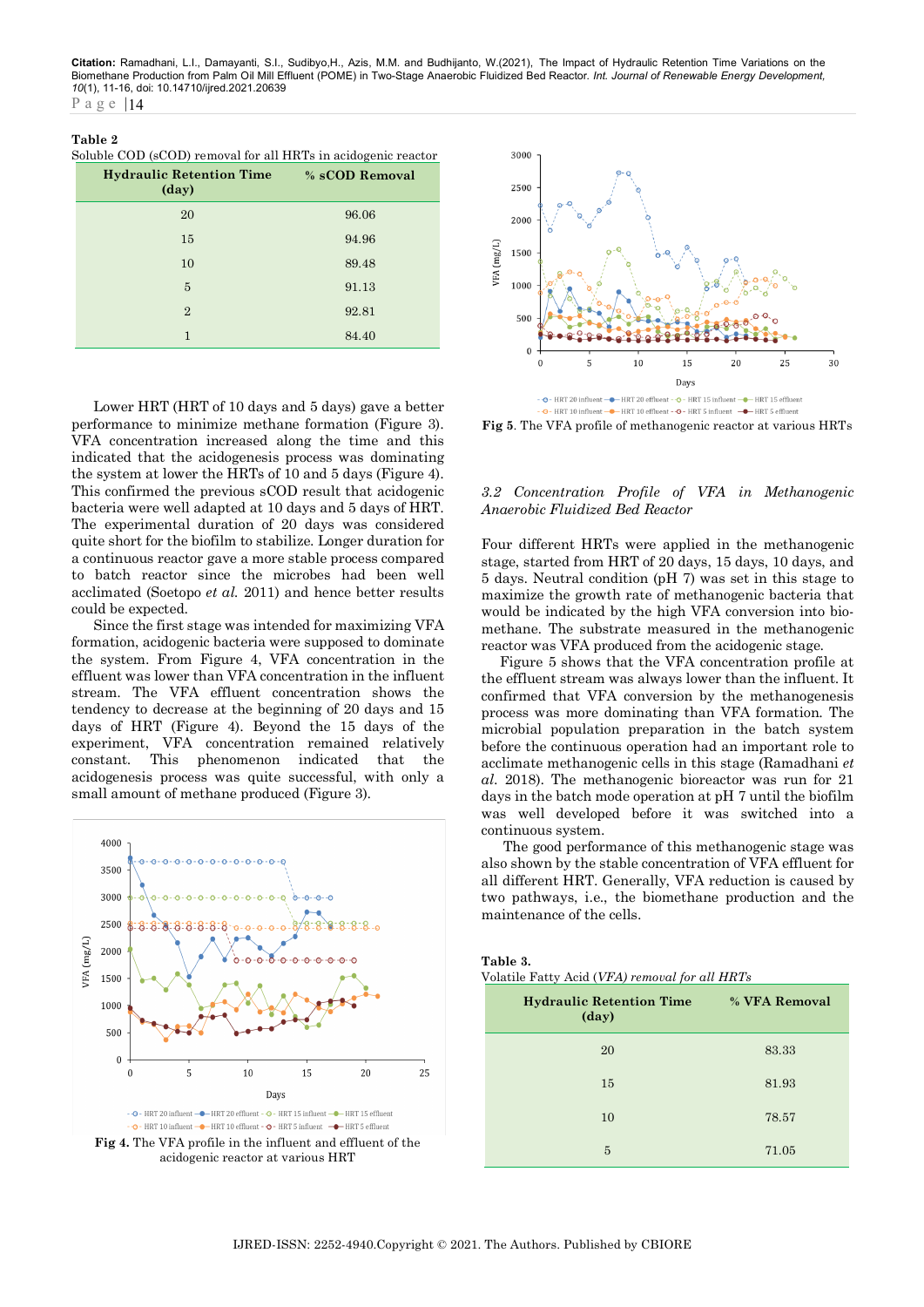

**Fig 6.** Comparison of methane productivity among various HRT in the methanogenic reactor

The stable concentration of VFA in the effluent (200- 500 mg/L) for all HRTs was defined as the minimum substrate concentration for the microorganism to survive. Methanogenic cells required specific minimum substrate concentrations to live (Prasetyo *et al.* 2017). When this minimum concentration was reached, the production of biomethane ceased because the substrate was all used for cell maintenance.

Among the four HRTs used in this methanogenic stage, 20 days of HRT gave a better performance in removing VFA (83.33%) as shown in Table 3. At lower HRTs (HRT of 15 days, 10 days, and 5 days), the high amount of substrate loaded to the system reducing the contact time between the substrate and the microorganisms, and this led to the reduction in the VFA removal. Interestingly, biomethane productivity, i.e., the amount of bio-methane produced per unit mass of VFA removal, was increasing as the HRT is decreasing, as shown in Figure 6.

#### *3.3 Bio-methane Productivity in Methanogenic Anaerobic Fluidized Bed Reactor*

Figure 6 showed the trend of biomethane formation/g VFA removed for all HRTs. Biomethane productivity was increasing as the HRT was decreasing. At lower HRT, there was the risk of the washout of methanogenic bacteria, so the minimum HRT should be carefully determined to avoid the reactor collapse.



**Fig 7.** Comparison of methane concentrations at various HRTs in the acidogenic and methanogenic bioreactors

Nevertheless, when the reactor was operated in the safe range of HRTs, lower HRT gave a higher substrate feeding rate, which was preferable for the methanogenic bacteria. Methanogenic bacteria require a big portion of the substrate for cell maintenance so that a higher rate of substrate supply stabilized the population of these highmaintenance bacteria.

The calculation of the VFA removal in the methanogenic bioreactor was based on the difference between the VFA in the reactor input and its output. As VFA was the intermediate product between the original substrate (POME) and the biomethane, there was a possibility that there were acidogenic bacteria existed in the methanogenic bioreactor. In other word, the separation between acidogenic and methanogenic bacteria was not clean cut. They were still co-existing to some extent. With the existence of acidogenic bacteria in the methanogenic bioreactor, when the methanogenic bioreactor obtained the overflow from acidogenic bioreactor operated at the lower HRT (still contained quite high sCOD), then there might be a significant amount of VFA produced in the methanogenic bioreactor, too. Hence the VFA removal was measured lower in this case, while the actual amount of VFA converted into biomethane was actually high and the biomethane production was measured higher.

Figure 7 presents the methane concentration in both acidogenic and methanogenic bioreactors. The highest methane purity achieved in this continuous operation was 55.05%. It was slightly lower compared to methane purity in batch operation which was about 63.16%. This lower methane concentration in the continuous AFBR might be due to the duration of the reactor operation that was not sufficiently long in each HRT to stabilize the biofilm. The microbes in the biofilm could be shocked when the HRT was switched to shorter HRT. Optimization of stabilization duration and other operating conditions are suggested for further research to achieve higher methane purity.

#### **4. Conclusion**

In acidogenic AFBR, the acidogenic bacteria grew better than the methanogenic ones, as indicated by the sCOD and VFA profiles. At 5 days of HRT, methanogenic bacteria were almost totally washed out so that methane production was negligible, and the VFA accumulation was much better. By applying automatic pH control, the growth of acidogenic microbes could be further enhanced. Intermittent feeding system was proven to be an effective method to maximize sCOD removal in this work, which was as high as 96.06%. With the successful repression on the methanogenic activity, all of the removed sCOD was converted into VFA to be fed to the next stage, i.e. methanogenic reactor.

Neutral pH in the methanogenic reactor successfully minimized acidogenic bacteria and enhanced the methanogenic bacteria. Methanogenic AFBR exhibited the highest methane productivity when the reactor was operated at the lowest HRT, i.e. 5 days. Nonetheless, extra precautions should be taken in determining the minimum HRT to avoid methanogenic washout. The optimization of biofilm stabilization duration and other operating conditions should be considered further in the next study